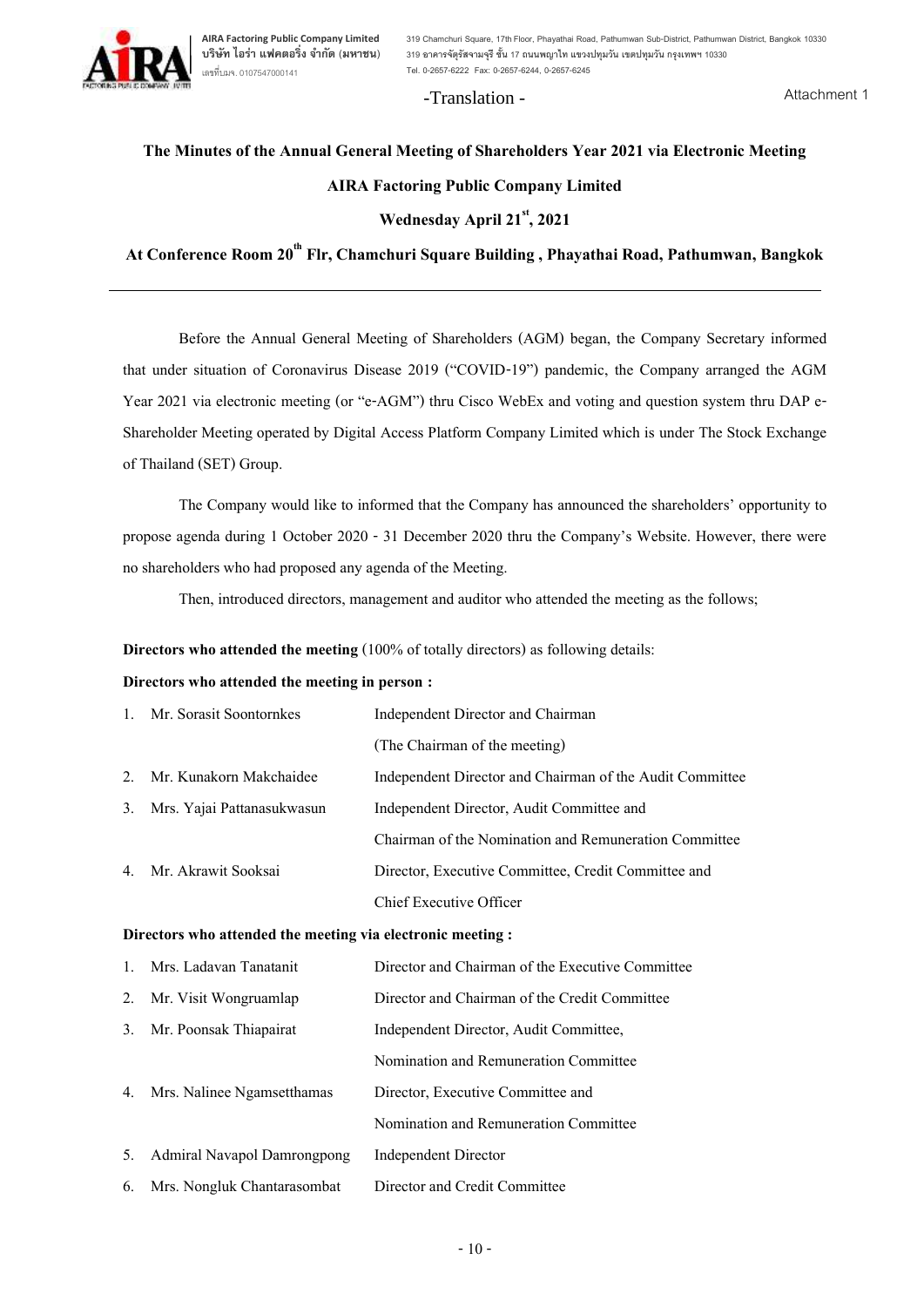

## -Translation -

#### **Management who attended the meeting via electronic meeting :**

|    | 1. Mrs. Pornpilai Burasai   | <b>Managing Director</b>                                          |
|----|-----------------------------|-------------------------------------------------------------------|
| 2. | Mr. Pattawut Veerapradit    | Assistant Managing Director, Finance & Administration Division    |
| 3. | Mr. Pipob Jirawongsakorn    | Assistant Managing Director, Operation and Information Technology |
|    |                             | Division                                                          |
|    | 4. Mr. Perayot Ketchat      | Assistant Managing Director, Risk Management and Debt Recovery    |
|    |                             | Division                                                          |
|    | 5. Mr. Vuthipong Anurattada | Assistant Managing Director Credit and Marketing 1                |

### **Auditor from Deloitte Touche Tohmatsu Jaiyos Audit Company Limited who attended the meeting via**

#### **electronic meeting :**

- 1. Mr. Yongyuth Lertsurapibul
- 2. Ms. Suchada Jiwawongsakul

#### **Legal Advisor from SPJ Law Office and Consult Co., Ltd. who attended the meeting in person:**

Mr. Pasinbhum Jitkla

#### **The Company Secretary/ Minutes Taker**

Ms. Wattara Arun

The Meeting commenced at 14.00 hrs.

The Company Secretary invited the Chairman for opening the meeting. The Chairman thanked the shareholders for their participation and informed the number of shareholders who participated the meeting. There were 2 shareholders present in person with 3,700 shares or 0.0002% and 26 shareholders by proxy with 1,480,932,139 shares or 92.5583%. Then number of shareholders attended to the meeting, totaling 28 shareholders with 1,480,935,839 shares or equivalent to 92.5585% of total shares, constituted quorum according to the Article 34 of the Company's Articles of Association.

Additionally, the Company will not include the agenda of considering and certifying the minutes of the meeting in the next shareholders' meeting since year 2019 because the Company shall give an opportunity for the shareholders to give opinions and make additional amendments to the minutes of the meeting within one month after disclosure the said Minutes on the Company's website.

The Chairman assigned the Company Secretary to inform the voting and asking question method of each Agenda prior to the meeting in accordance with the shareholders meeting of the listed company on the Stock Exchange of Thailand as follows: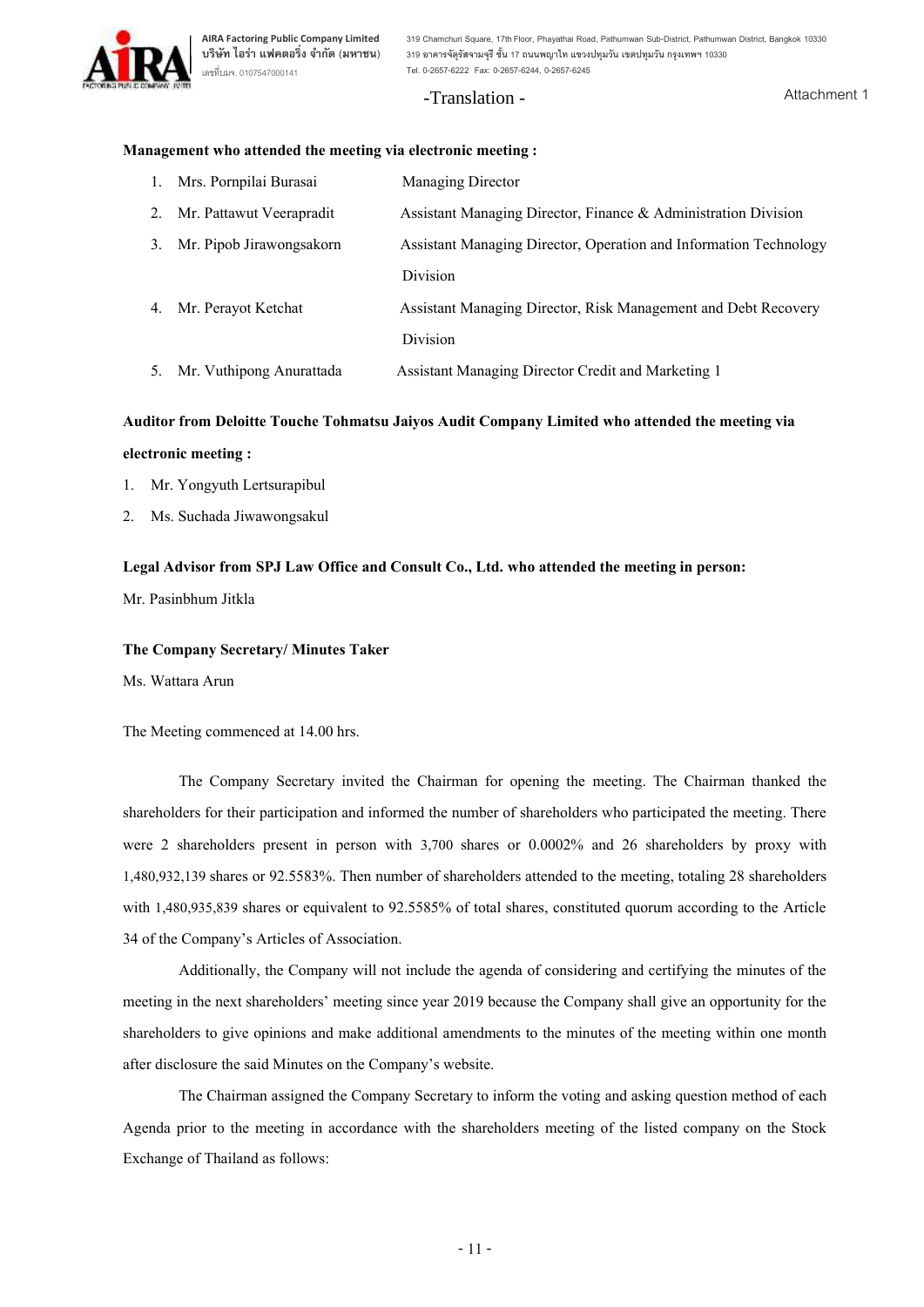# -Translation -

Attachment 1

#### **Asking question method and procedure:**

1. Accordance with the limit of time of e-AGM, the Company shall manage time of the Meeting. Thus, the shareholders shall propose the question of each Agenda by typing your question via DAP e-Shareholder Meeting system.

2. The Company shall allow to propose the question at the beginning of each agenda and the question system shall be closed in three minutes after ending of presentation of each agenda.

3. If any questions shall not relate to the Agenda, the Company shall answer the said question after Agenda 8 other matters in Q&A session. However, all questions shall be shown in the Minutes of Annual General Meeting of Shareholder Year 2021.

#### **Voting Method and Procedure:**

1. Voting would count one share for one vote.

2. The Chairman would notify shareholders and ask to the meeting, any objections or any comments or abstained vote. Then the Company shall open a voting system via DAP e-Shareholder Meeting for one minute of each agenda.

3. In case of shareholders by proxy for the meeting, it would be considered the voting of each agenda in accordance to the shareholders voted on the proxy and presented to the Company's pre-registration. The Company already recorded the vote since the proxy registered to the meeting. In case of shareholders fully granted right to the proxy for consideration and voting on behalf of the grantor. The meeting would count the vote as same as the shareholders attended the meeting by themselves.

4. In case of a majority of votes of the shareholders present and voting at the meeting is required, provided that in the case of an equality of votes, the person presiding over the meeting shall have an additional vote as a casting vote.

In order that the Company Secretary would inform the voting result on each agenda to the participants to be known about number of shareholders agreed, disagreed, abstained or voided ballot accordingly.

At this meeting, the Company assigned Mr. Pasinbhum Jitkla, Independent Legal Advisor from SPJ Law Office and Consult Co., Ltd. to audit the completion of proxy, quorum, and voting.

The Chairman then convened the Meeting in sequence specified in the Invitation Letter to the Meeting as follows:

### **Agenda 1: To acknowledge the Company's operating result for the year 2020**

Mr. Akrawit Sooksai, Director and Chief Executive Officer, reported the Company's operating results year 2020 to the meeting which could be summarized as follow;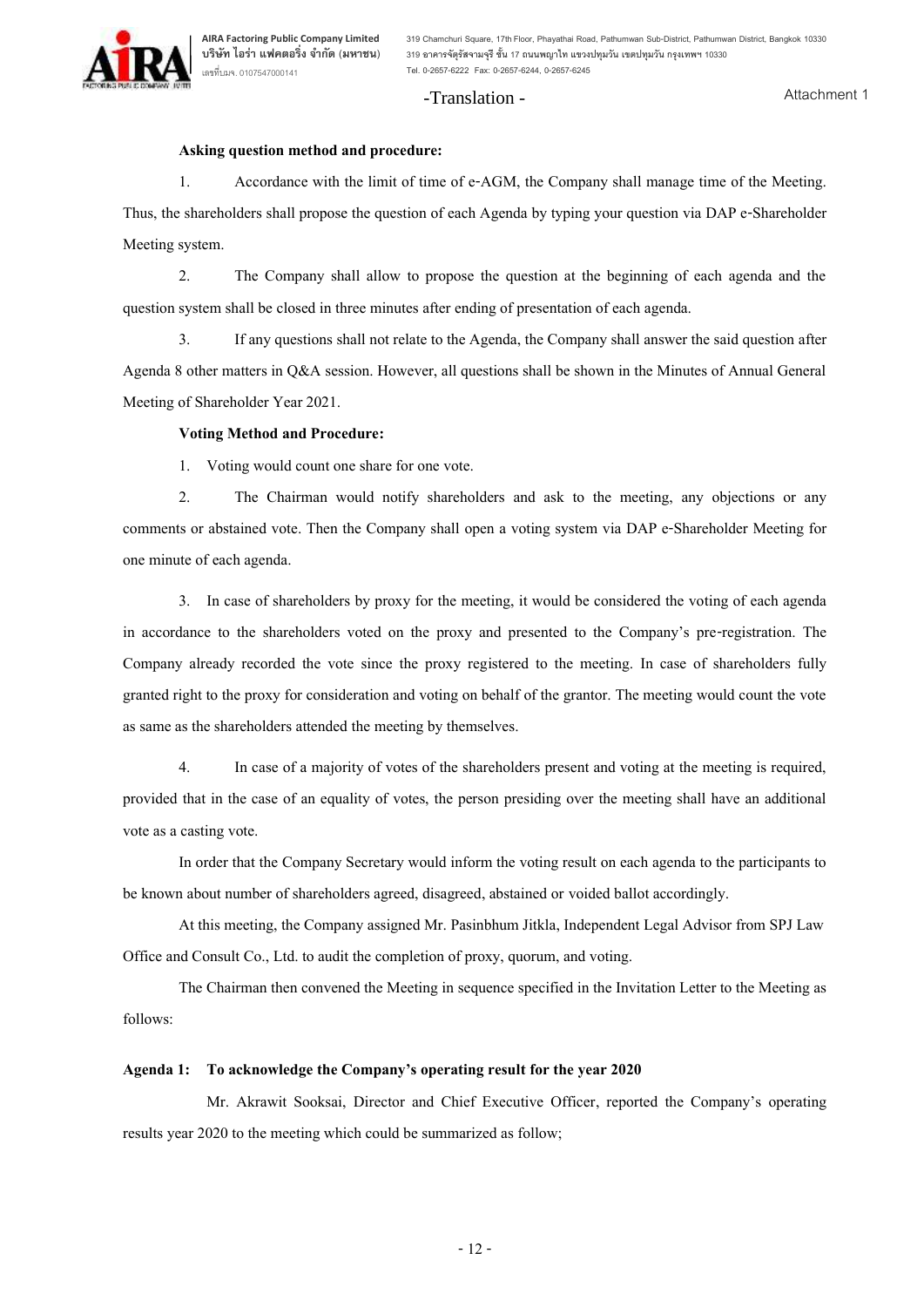### -Translation -

The outlook of factoring business in year 2020, factoring volume were Baht 18,423 million which decreased by 17.80% compared to the same period of the previous year. During 2021 year and 2020 year, interest income from factoring was Baht 159.62 million and Baht 177.2 million respectively. Reduced by Baht 17.58 million from the year of 2019, or 9.9%. Reason for the decrease in interest income from factoring, mainly due to the impact of the spread of the COVID-19 virus caused the volume of transactions decreased which resulted in fee and service income decreasing in 2020 by Baht 6 . 6 8 million or 14%. Moreover in 2020 the company sold deteriorated property that other income raised by Baht 3.6 million or 63.7%.

Due to the decrease of factoring volume, resulting in the company's financial costs reduced accordingly. The financial expenses in 2020 was Baht 42.06 million, decreased from 2019 by Baht 12.83 million or 23.4%.

During 2020 year and 2019, the company had administrative expenses was Baht 109.87 million and Baht 105.48 million respectively, increasing to Baht 4.89 million or 4.2%. The impairment loss according to TFRS9 in 2020 amounted to Baht 7.7 million.

For the net profit of 2020 and 2019, the amount was Baht 42.71 million and Baht 42.16 million respectively. Compared to the 2019 year, the company's net profit increased by Baht 0.55 million or 1.3% due to the company could control internal expenses and benefited from lower financial costs compared to the previous year.

The Company's operating highlight for the year 2020 were as follows:

- Cooperate with alliance which was the developing e-Procurement company in order to propose Supply Chain Finance (SCF) to buyer and supplier who register on the said e-Procurement platform.
- Continue development the Company's e-Factoring for increasing efficiency in e-Factoring platform and online factoring.
- Launch other financial products such as project finance to good existing clients and plan to meet over Baht 200 million in Y2021.
- Prospected to expanding factoring service to coordinate with procurement of government agencies.

Accordingly, the Company was certified as the member of Thailand's Private Sector Collective Action Coalition against Corruption (CAC) on September 30, 2020.

Then, the Company opened an opportunity for query on other matters and no any questions.

This agenda is only for the acknowledgement of the Shareholders; therefore, voting is not required

Resolution: The meeting acknowledged the Company's operating result of 2019 as proposed.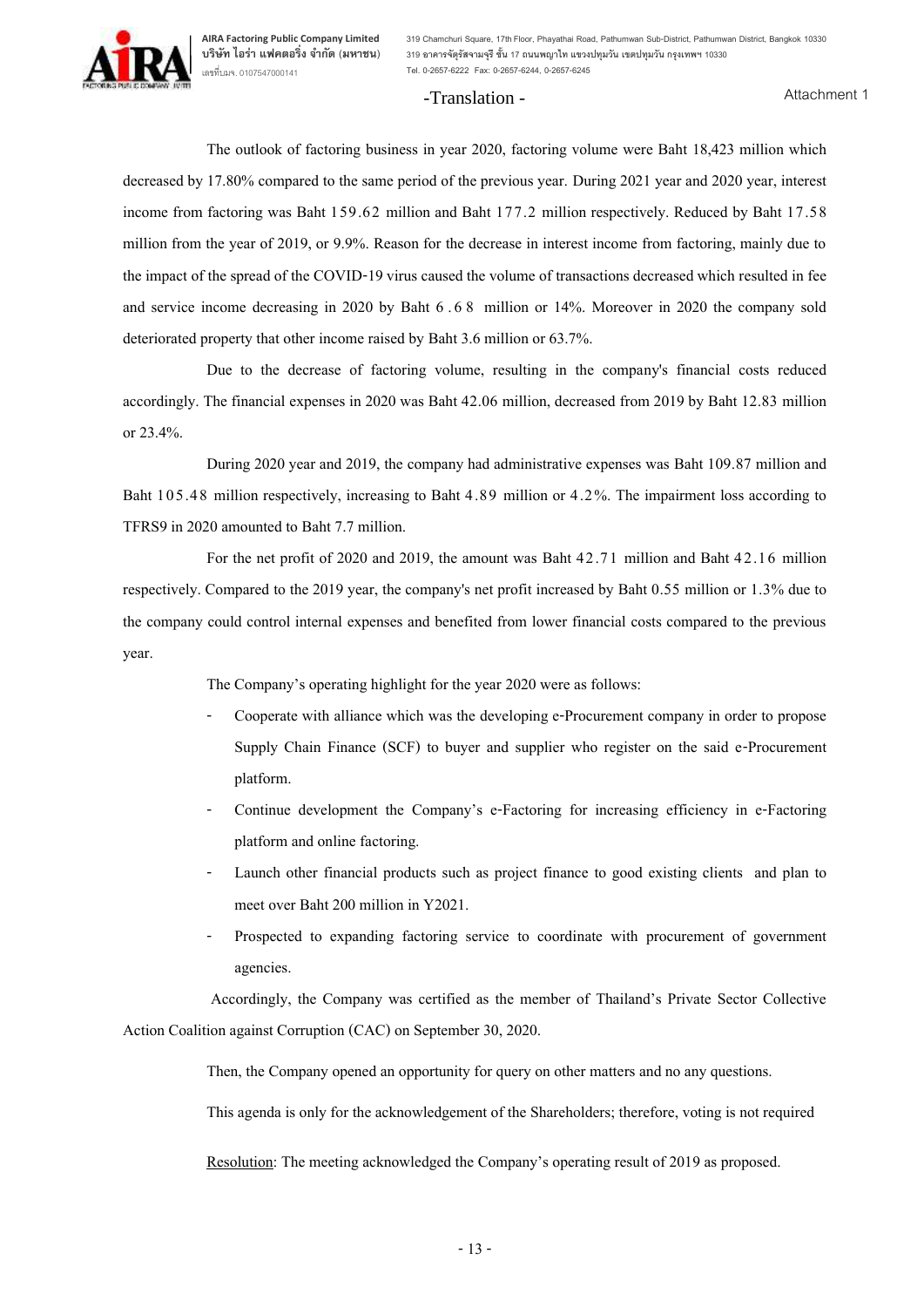**319 Chamchuri Square, 17th Floor, Phayathai Road, Pathumwan Sub-District, Pathumwan District, Bangkok 10330 319 อาคารจัตุรัสจามจุรีชั้น 17 ถนนพญาไท แขวงปทุมวัน เขตปทุมวัน กรุงเทพฯ 10330 Tel. 0-2657-6222 Fax: 0-2657-6244, 0-2657-6245**

#### -Translation -

Attachment 1

#### **Agenda 2: To consider and approve the Financial Statements for the fiscal year ended December 31, 2020**

The Chairman reported that the Board of Directors considered and agreed on the Financial Statements for the fiscal year ended December 31, 2020. It was audited and certified by Auditor from Deloitte Touche Tohmatsu Jaiyos Audit Company Limited as same as the Company's Audit Committee. The Financial Statements would be proposed to the Meeting for approval as follows;

| <b>Details</b>                          | 2020      | 2019      | Changing         |               |
|-----------------------------------------|-----------|-----------|------------------|---------------|
|                                         |           |           | <b>Increased</b> | $\frac{0}{0}$ |
|                                         |           |           | (Decreased)      |               |
| Total assets                            | 2,176,837 | 2,556,465 | (379, 628)       | $-14.85%$     |
| <b>Total liabilities</b>                | 1,655,598 | 2,028,086 | (372, 488)       | $-18.37\%$    |
| Total shareholders' equity              | 521,239   | 528,379   | (7,140)          | $-1.35%$      |
| Total revenues                          | 209,921   | 230,570   | (20, 649)        | $-8.96\%$     |
| Profit for the year                     | 42,713    | 42,159    | 554              | 1.31%         |
| Total comprehensive income for the year | 39,280    | 42,159    | (2,879)          | $-6.83%$      |
| Earnings per share (Baht / Share)       | 0.0267    | 0.0263    | 0.0004           | 1.52%         |

(Unit: Thousand Baht)

Then, the Company opened an opportunity for query on other matters and no any questions.

The Company proposed the Meeting to approve the Financial Statements for the fiscal year ended December 31, 2020 by the majority votes of the shareholders who have attended the Meeting and cast their votes.

Resolution: The meeting approved the Financial Statements for the fiscal year ended December 31, 2020 with the result of voting as follows:

|               | No. of Votes  | Percentage |
|---------------|---------------|------------|
| Approved      | 1,480,935,839 | 100.00     |
| Disapproved   | 0             | 0.00       |
| Abstained     | 0             |            |
| Voided Ballot | $\theta$      | 0.00       |

# **Agenda 3: To consider and approve the appropriation of net profit as statutory reserve and dividend payment**

The Chairman reported in according to Section 116 of the Public Limited Companies Act B.E. 2535 and Article 43 of the Articles of Association states that a statutory reserve is required of at least 5% of its net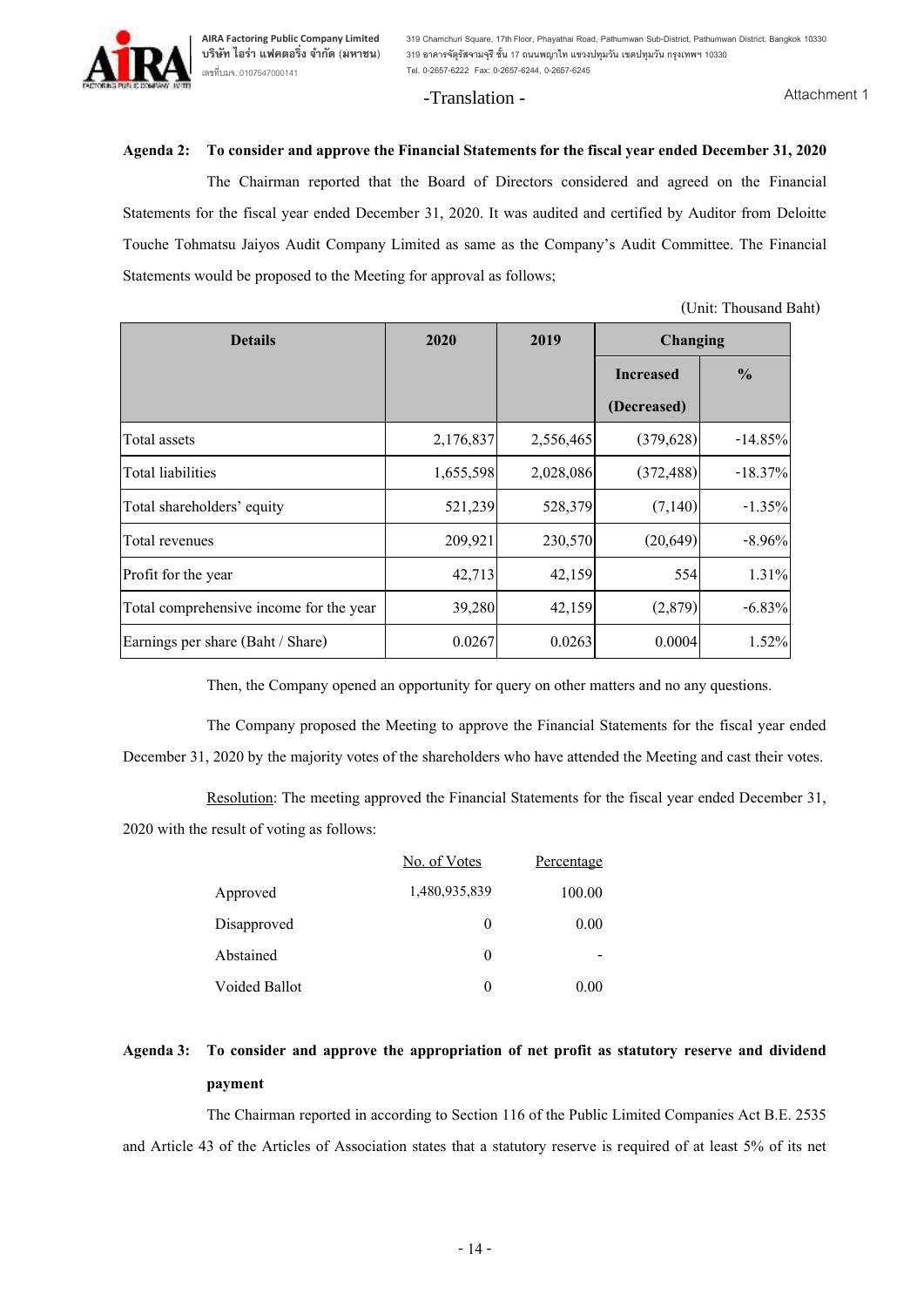# -Translation -

profit after deducting accumulated deficit brought forward (if any), until the reserve reaches 10% of the registered capital.

In addition, the Company has adopted a policy to pay dividend to shareholders of at least 50% of net profit after deduction of all provisions. Dividend payments will be subject to change, depending on cash flow and investment plan as well as other future requirements of the Company. Such dividend payments shall not exceed the retained earnings of the Company nor adversely affect the Company ongoing operations.

The Board has recommended the Meeting to approve the allocation for the statutory reserve by laws of net profit and non-dividend payment 2020 as follows;

1. To allocate for the statutory reserve by laws at least 5% of net profits amounting Baht 2.20 million.

2. To approve the omit dividend payment for the 2020 performance due to the Company paid the interim dividend payment for 9 months of the year 2020 operation results totaling of Baht 33.60 million in the rate of Baht 0.021 per share or 78.67% of net profit which is in according to the dividend payment policy.

Then, the Company opened an opportunity for query on other matters and no any questions.

The Company proposed the Meeting to approve the appropriation of net profit as statutory reserve and non-dividend payment by the majority votes of the Shareholders who have attended the Meeting and cast their votes.

Resolution: The meeting approved the appropriation of net profit as statutory reserve amounting Baht 2.20 million and non-dividend payment for the 2020 performance with the result of voting as follows:

|               | No. of Votes  | Percentage |
|---------------|---------------|------------|
| Approved      | 1,480,935,839 | 100.00     |
| Disapproved   | 0             | 0.00       |
| Abstained     | 0             |            |
| Voided Ballot | $\theta$      | 0.00       |

# **Agenda 4: To consider and approve the appointment of the Company's auditors and their remuneration for 2021**

Mr. Kunakorn Makchaidee , Independent Director and Chairman of Audit Committee, reported in according to Section 120 of the Public Limited Company Act B.E. 2535 and the Articles of Association of the Company No. 37 (5), the Annual General Meeting of Shareholders appoints the auditors and fixes the auditing fee annually.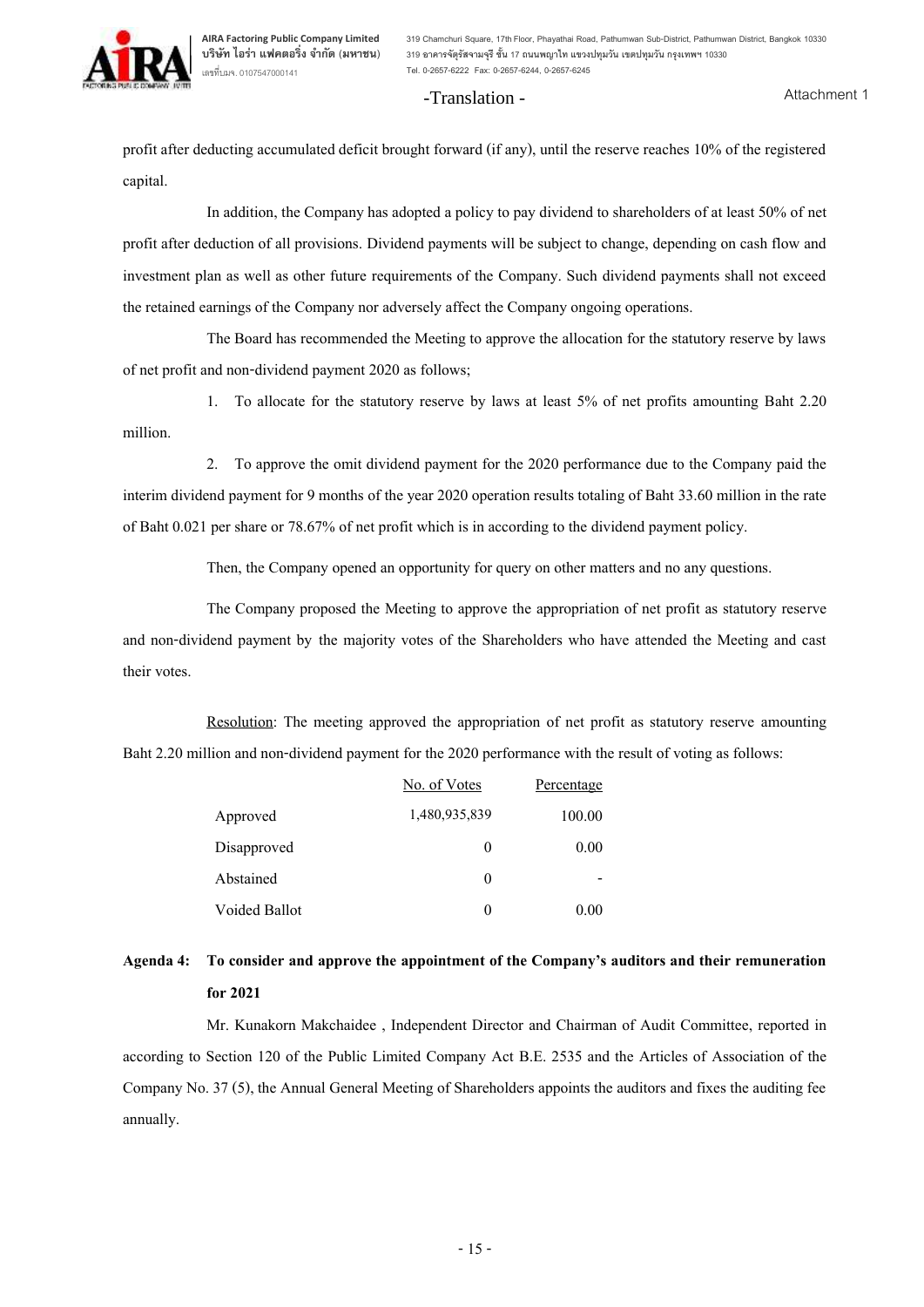

**319 Chamchuri Square, 17th Floor, Phayathai Road, Pathumwan Sub-District, Pathumwan District, Bangkok 10330 319 อาคารจัตุรัสจามจุรีชั้น 17 ถนนพญาไท แขวงปทุมวัน เขตปทุมวัน กรุงเทพฯ 10330 Tel. 0-2657-6222 Fax: 0-2657-6244, 0-2657-6245**

## -Translation -

Attachment 1

The Audit Committee agreed and proposed the meeting to appoint 5 auditors of EY Office Limited who had the qualifications as prescribed by the Securities and Exchange Commission to be the Company's auditor year 2021, named as follows;

| Auditor's name                        | CPA registration no. | Number of years certified on<br>the Company's financial<br>statements |
|---------------------------------------|----------------------|-----------------------------------------------------------------------|
| Mrs. Poonnard Paocharoen              | 5238                 |                                                                       |
| 2.<br>Miss. Vissuta Jariyathanakorn   | 3853                 |                                                                       |
| Miss. Sumana Punpongsanon<br>3.       | 5872                 |                                                                       |
| Miss. Orawan Techawatanasirikul<br>4. | 4807                 |                                                                       |
| Miss. Kirdsiri Kanjanaprakasit<br>5.  | 6014                 |                                                                       |

Any of the above auditors can conduct the audit and express an opinion on the Company's financial statements. In the event that none of these auditors are available, from EY Office Limited is authorized to delegate another one of its certified public accountants to conduct the audit.

For 2021, the proposed audit fee is Baht 1,010,000 equal to the previous excluding of other services (non-audit fee).

EY Office Limited and the proposed auditors are independent and have no conflict of interest with the Company, the management, the major shareholders or any related persons. This auditor is the same as affiliates used.

Then, the Company opened an opportunity for query on other matters and no any questions.

The Company proposed the Meeting to approve the appointment of the Company's auditors and their remuneration for 2021 by the majority votes of the Shareholders who have attended the Meeting and cast their votes.

Resolution: The meeting approved the appointment of the auditors from EY Office Limited and auditing fee is Baht 1,010,000 with the result of voting as follows:

|               | No. of Votes  | Percentage |
|---------------|---------------|------------|
| Approved      | 1,480,935,839 | 100.00     |
| Disapproved   | $\theta$      | 0.00       |
| Abstained     | 0             |            |
| Voided Ballot | 0             | 0.00       |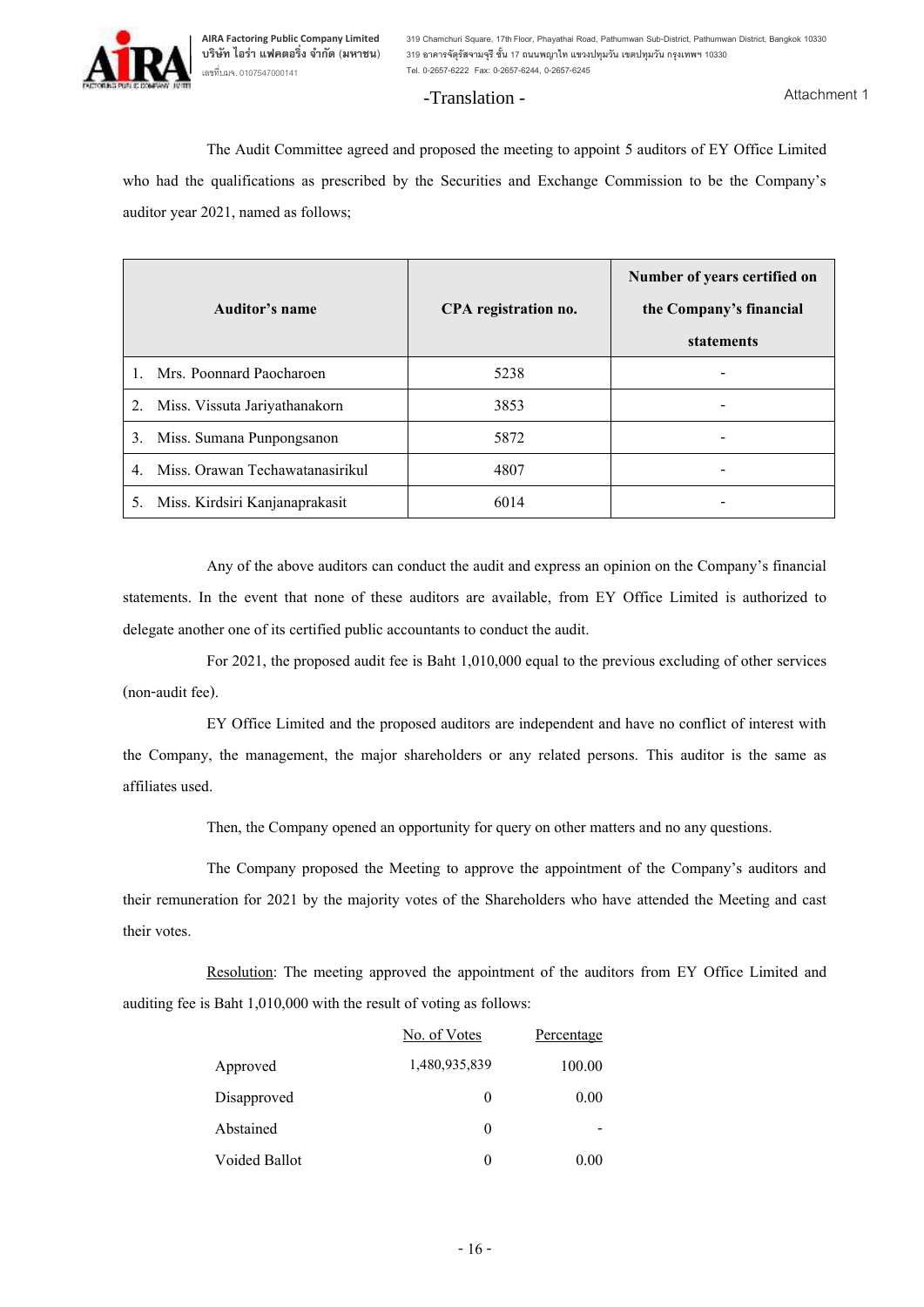## -Translation -

Attachment 1

**Agenda 5: To consider and approve the appointment of the directors to replace those directors who are retiring by rotation in 2021**

Prior to commencement to consider this agenda, the Meeting requested three directors; Mr. Sorasit Soontornkes, Mrs. Ladavan Tanatanit, and Mr. Visit Wongruamlap who have conflict of interest in this agenda, leaved the meeting room.

Mrs. Yajai Pattanasukwasun, Independent Director and Nomination and Remuneration Committee member and Chairman of the Meeting, reported according to Section 71 of the Public Limited Company ACT B.E. 2535 and Article 18 of the Company's Articles of Association, one-third of the directors must retire from office at each shareholder's general meeting. The directors whom have previously retired may be re-elected to resume their office.

In 2021, there are 3 directors who retired by rotation as follows:

| 1. Mr. Sorasit Soontornkes | Chairman of the Boards of Directors and |
|----------------------------|-----------------------------------------|
|                            | <b>Independent Director</b>             |
| 2. Mrs. Ladavan Tanatanit  | Director                                |
| 3. Mr. Visit Wongruamlap   | Director                                |
|                            |                                         |

The Company opened the shareholders to propose name for director selection in advance to the Board of Directors since October 1, 2020 to December 31, 2020 on the Company's website. No any shareholders proposed name for director selection.

In addition, the Nomination and Remuneration Committee considered on the principle and selection method as shown in the Annual Report year 2020 by consideration of the Board of Directors' structure and qualification of director individually. It would be proposed the Meeting to approve the re-elected of 3 directors for another term. The Board has agreed that mention directors have the full qualifications required by the Public Limited Companies Act B.E. 2535 and relevant regulations of the Capital Market Supervisory Board.

The Chairman opened an opportunity for query on other matters and no any questions.

The Chairman proposed the Meeting to approve the appointment of the directors to replace those directors who are retiring by rotation in 2021 by the majority votes of the Shareholders who have attended the Meeting and cast their votes.

Resolution: The meeting approved the re-elected of 3 directors for another term with the result of voting as follows: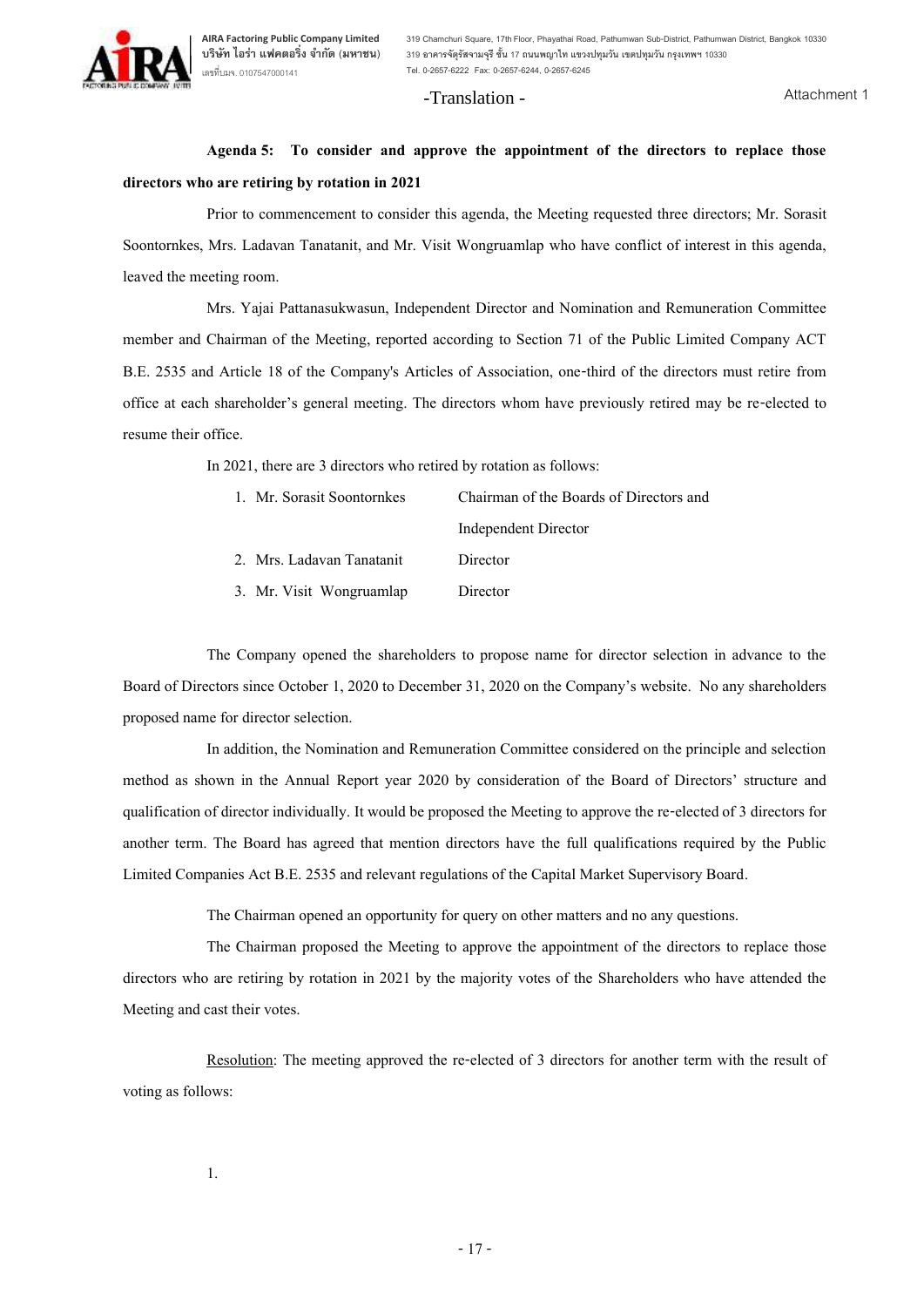**319 Chamchuri Square, 17th Floor, Phayathai Road, Pathumwan Sub-District, Pathumwan District, Bangkok 10330 319 อาคารจัตุรัสจามจุรีชั้น 17 ถนนพญาไท แขวงปทุมวัน เขตปทุมวัน กรุงเทพฯ 10330 Tel. 0-2657-6222 Fax: 0-2657-6244, 0-2657-6245**

# -Translation -

Attachment 1

# 2.**Mr. Sorasit Soontornkes** Chairman of the Boards of Directors and Independent Director

|               | No. of Votes  | Percentage |
|---------------|---------------|------------|
| Approved      | 1,480,935,839 | 100.00     |
| Disapproved   | $\theta$      | 0.00       |
| Abstained     | $\theta$      |            |
| Voided Ballot | $\theta$      | 0.00       |

## 3.**Mrs. Ladavan Tanatanit** Director

|               | No. of Votes  | Percentage |
|---------------|---------------|------------|
| Approved      | 1,480,935,839 | 100.00     |
| Disapproved   | $\theta$      | 0.00       |
| Abstained     | $\theta$      |            |
| Voided Ballot | 0             | 0.00       |

# 4.**Mr. Visit Wongruamlap** Director

|               | No. of Votes  | Percentage |
|---------------|---------------|------------|
| Approved      | 1,480,935,839 | 100.00     |
| Disapproved   | $\theta$      | 0.00       |
| Abstained     | $\theta$      |            |
| Voided Ballot | 0             | 0.00       |

# **Agenda 6: To consider and approve the remuneration of the Directors for the year 2021 and Directors' Bonus**

Mrs. Yajai Pattanasukwasun, Independent Director and Chairman of Nomination and Remuneration Committee, reported to the Meeting, as the Nomination and Remuneration Committee proposes for the remuneration to be in the form of meeting fee. The Nomination and Remuneration Committee considered and agreed that the compensation is reasonable and comparable to the capital markets industry.

Thus, the Nomination and Remuneration Committee has recommended the remuneration of the directors for 2021 as follows: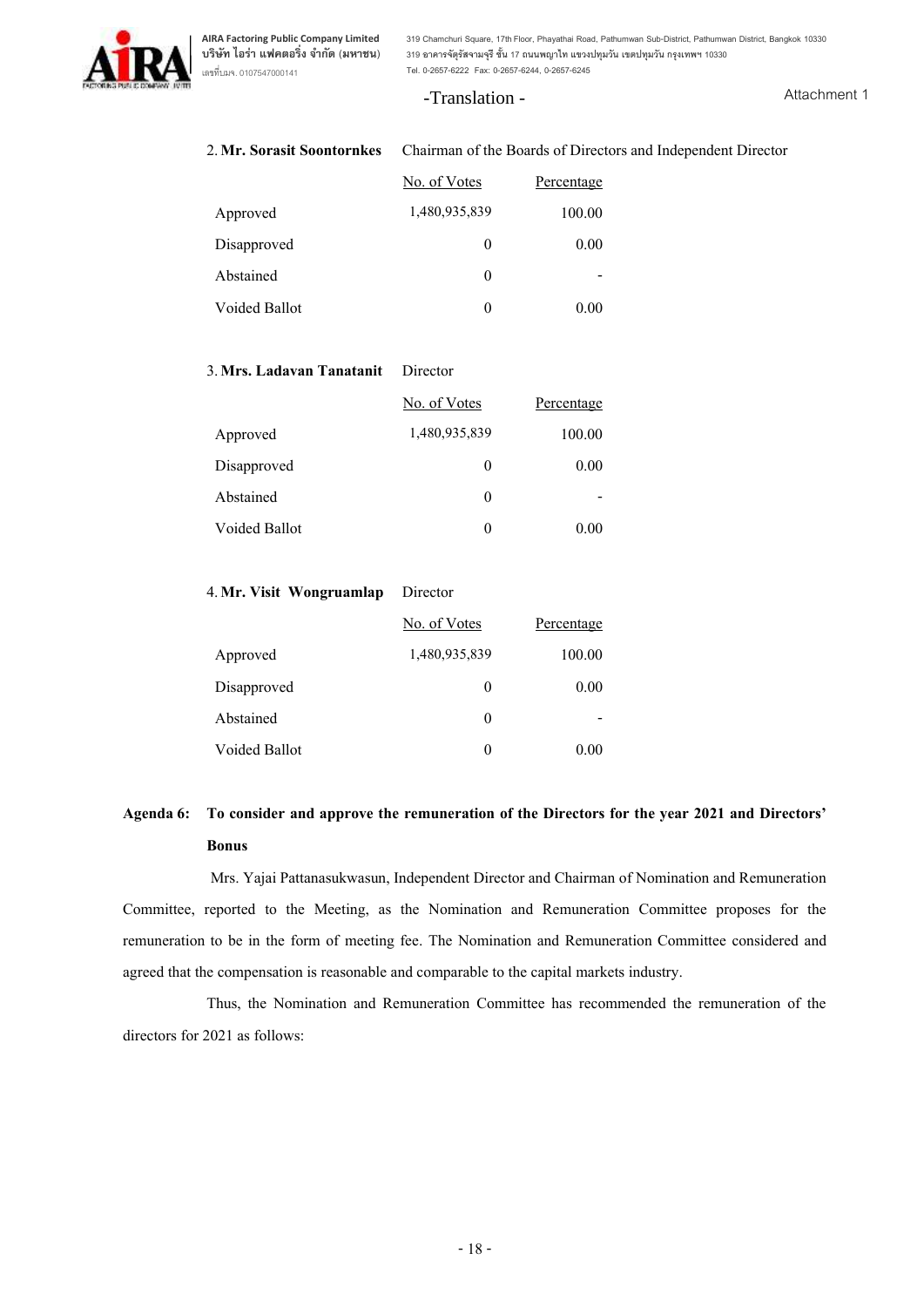# -Translation -

Attachment 1

|    |                                               | 2021      |                                    |
|----|-----------------------------------------------|-----------|------------------------------------|
|    | <b>Details</b>                                | (Baht per | <b>Note</b>                        |
|    |                                               | Time)     |                                    |
| 1. | The Directors' remuneration                   |           |                                    |
|    | The Board of Directors                        |           |                                    |
|    | - Chairman of the Board of Directors          | 25,000    | The remuneration of Executive      |
|    | - Member of the Board of Directors            | 15,000    | Director shall be reduced by half. |
|    | The Audit Committee                           |           |                                    |
|    | - Chairman of the Audit Committee             | 25,000    |                                    |
|    | - Member of the Audit Committee               | 15,000    |                                    |
|    | The Nomination and Remuneration Committee     |           |                                    |
|    | - Chairman of the Nomination and Remuneration | 15,000    | The remuneration of Executive      |
|    | Committee                                     |           | Director shall be reduced by half. |
|    | - Member of the Nomination and Remuneration   | 10,000    |                                    |
|    | Committee                                     |           |                                    |
|    | The Executive Committee                       |           |                                    |
|    | - Chairman of the Executive Committee         | 15,000    | Executive Director shall be not    |
|    | - Member of the Executive Committee           | 10,000    | received remuneration.             |
|    | The Credit Committee                          |           |                                    |
|    | - Chairman of the Credit Committee            | 15,000    | Executive Director shall be not    |
|    | - Member of the Credit Committee              | 10,000    | received remuneration.             |
| 2. | Other benefits                                | None      |                                    |

And it would be proposed the Meeting to consider and approve the directors' bonus in the amount of not exceeding Baht 0.76 million. The Nomination and Remuneration Committee and the Board of Directors have considered the directors' bonus according to the operating result of 2020. The details are as follows:

| The directors' bonus for the<br>operating result 2020 (Proposed) | The directors' bonus for the<br>operating result 2019 | <b>Note</b>                                |  |
|------------------------------------------------------------------|-------------------------------------------------------|--------------------------------------------|--|
| Baht 0.76 million                                                | Baht 1.05 million                                     | The proposed one decreases from            |  |
|                                                                  |                                                       | previous year at Baht 0.26 million or 25%. |  |

*Note: Calculating the remuneration paid to the directors in accordance with the proportion of each director's position.*

Then, The Chairman opened an opportunity for query on other matters and no any questions.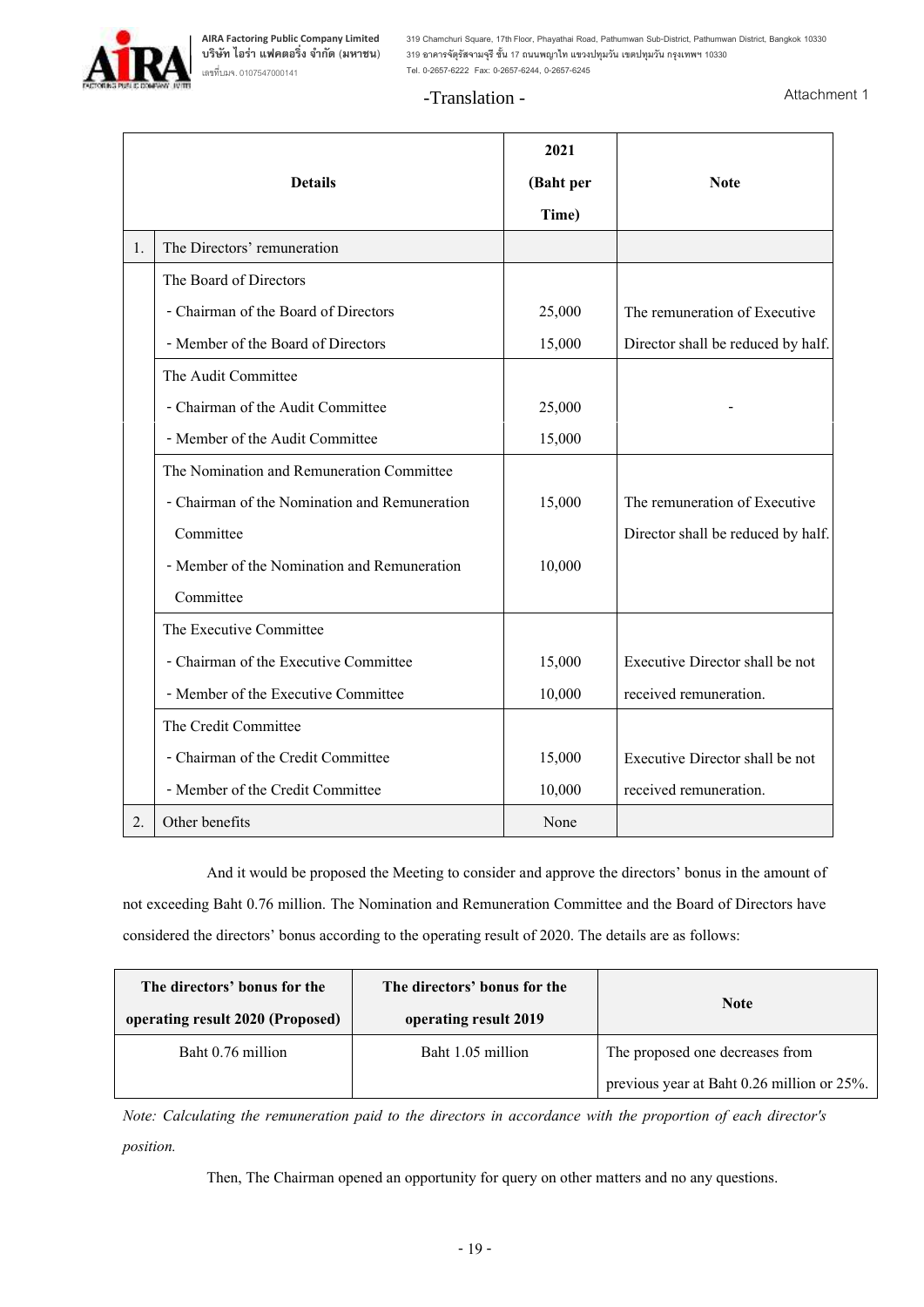**319 Chamchuri Square, 17th Floor, Phayathai Road, Pathumwan Sub-District, Pathumwan District, Bangkok 10330 319 อาคารจัตุรัสจามจุรีชั้น 17 ถนนพญาไท แขวงปทุมวัน เขตปทุมวัน กรุงเทพฯ 10330 Tel. 0-2657-6222 Fax: 0-2657-6244, 0-2657-6245**

# -Translation -

Attachment 1

The Company proposed the Meeting to approve the remuneration of the Directors for the year 2021 and Directors' Bonus by the vote of not less than two-thirds of the Shareholders who have attended the Meeting.

Resolution: The meeting approved the remuneration of the Directors for the year 2021 and Directors' Bonus with the result of voting as follows:

|               | No. of Votes  | Percentage |
|---------------|---------------|------------|
| Approved      | 1,480,935,839 | 100.00     |
| Disapproved   | $\theta$      | 0.00       |
| Abstained     | $\theta$      |            |
| Voided Ballot | $\theta$      | 0.00       |

# **Agenda 7: To consider and approve the amendment of the Company's Articles of Association Article 48 (2) (b) and (c)**

Due to AIRA Capital Public Company Limited ("AC"), the Parent Company who holds ordinary shares more than 50 percent of the total number of shares with voting rights in the Company (as defined in the Company's Article of Association) has amended its Article of Association Chapter 7 on Management in Compliance with Policy on Management Control of Subsidiary Company and Affiliated Company, it is necessary for AIRA Factoring Public Company Limited (the "Company") as the Subsidiary Company to amend the Company's Article of Association Chapter 9 on Management in Compliance with Policy on Management Control of Parent Company Article 48 (2) (b) and (c) in accordance with the Parent Company's Article of Association as follow;

| Art. | <b>Current AOA</b>                                                                                       | <b>Revised AOA</b>                                 |  |
|------|----------------------------------------------------------------------------------------------------------|----------------------------------------------------|--|
| 48   | In compliance with the policy on management                                                              | In compliance with the policy on management        |  |
|      | control of Parent Company, the following cases                                                           | control of Parent Company, the following cases     |  |
|      | require an approval from the board of directors'                                                         | require an approval from the board of directors'   |  |
|      | meeting of the Parent Company or the shareholders'<br>meeting of the Parent Company or the shareholders' |                                                    |  |
|      | meeting of the Parent Company (as the case may be)                                                       | meeting of the Parent Company (as the case may be) |  |
|      | prior to obtaining an approval from the board of                                                         | prior to obtaining an approval from the board of   |  |
|      | meeting of the Company or the<br>directors'                                                              | directors' meeting of the Company or the           |  |
|      | shareholders' meeting of the Company (as the case                                                        | shareholders' meeting of the Company (as the case  |  |
|      | may be):                                                                                                 | may be):                                           |  |
|      | (1)                                                                                                      | (1)                                                |  |
|      | (2)<br>followings<br>The<br>require<br>matters                                                           | (2)<br>The followings matters require approval     |  |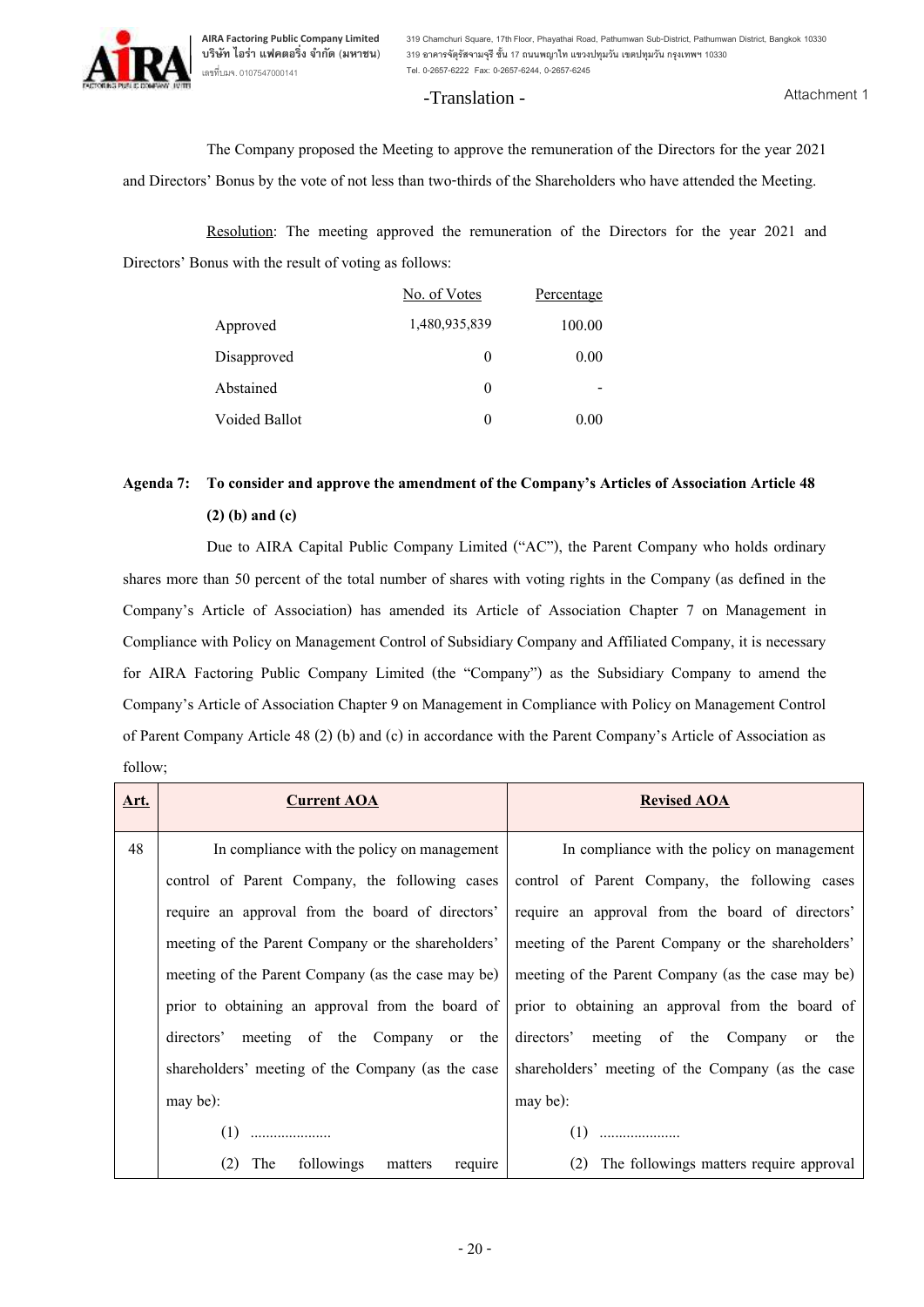**319 Chamchuri Square, 17th Floor, Phayathai Road, Pathumwan Sub-District, Pathumwan District, Bangkok 10330 319 อาคารจัตุรัสจามจุรีชั้น 17 ถนนพญาไท แขวงปทุมวัน เขตปทุมวัน กรุงเทพฯ 10330 Tel. 0-2657-6222 Fax: 0-2657-6244, 0-2657-6245**

# -Translation -

Attachment 1

| Art. | <b>Current AOA</b>                                     | <b>Revised AOA</b>                                       |
|------|--------------------------------------------------------|----------------------------------------------------------|
|      | approval from the meeting of shareholders of the       | from the meeting of shareholders of the Parent           |
|      | Parent Company prior to enter into the transaction:    | Company prior to enter into the transaction:             |
|      |                                                        |                                                          |
|      | (b) Increasing of capital made by issuance of          | (b) Increasing of capital made by issuance of            |
|      | new shares and shares allocation as well as decrease   | new shares and shares allocation as well as decrease of  |
|      | of registered capital which is not in accordance with  | registered capital which is not in accordance with the   |
|      | the original shareholding proportion of shareholders   | original shareholding proportion of shareholders         |
|      | resulting in a decrease of the shareholding proportion | resulting in a decrease of the shareholding proportion   |
|      | of the Parent Company, whether directly or             | of the Parent Company, whether directly or indirectly,   |
|      | indirectly, in the Company, regardless of any          | in the Company, regardless of any succession             |
|      | succession exceeding 10 percent of the paid up         | exceeding 10 percent of the paid up capital of the       |
|      | capital of the Company, or resulting in a decrease of  | Company, or resulting in a decrease of the               |
|      | the shareholding proportion of the Parent Company,     | shareholding proportion of the Parent Company,           |
|      | whether directly or indirectly, in the Company,        | whether directly or indirectly, in the Company,          |
|      | regardless of any succession less than 50 percent of   | regardless of any succession less than 50 percent of the |
|      | the paid up capital of the Company.                    | paid up capital of the Company by applying the rules     |
|      | Any other actions which may cause a<br>(c)             | stipulated in the notification of the Capital Market     |
|      | decrease in the shareholding proportion of the Parent  | Supervisory Board and the notification of the Stock      |
|      | Company, whether directly or indirectly, in the        | Exchange Commission of Thailand regarding an             |
|      | Company exceeding 10 percent of the paid up capital    | acquisition and disposition of assets, mutatis mutandis; |
|      | of the Company, or resulting in a decrease of the      | provided, however, that after being compared the         |
|      | shareholding proportion of the Parent Company,         | transaction value against the Parent Company             |
|      | whether directly or indirectly, in the Company,        | according to the said rules, such transaction requires   |
|      | regardless of any succession less than 50 percent of   | the approval from the shareholders meeting of the        |
|      | the paid up capital of the Company;                    | Parent Company.                                          |
|      |                                                        | (c)<br>Any other actions which may cause a               |
|      |                                                        | decrease in the shareholding proportion of the Parent    |
|      |                                                        | Company, whether directly or indirectly, in the          |
|      |                                                        | Company exceeding 10 percent of the paid up capital      |

of the Company, or resulting in a decrease of the

shareholding proportion of the Parent Company,

whether directly or indirectly, in the Company,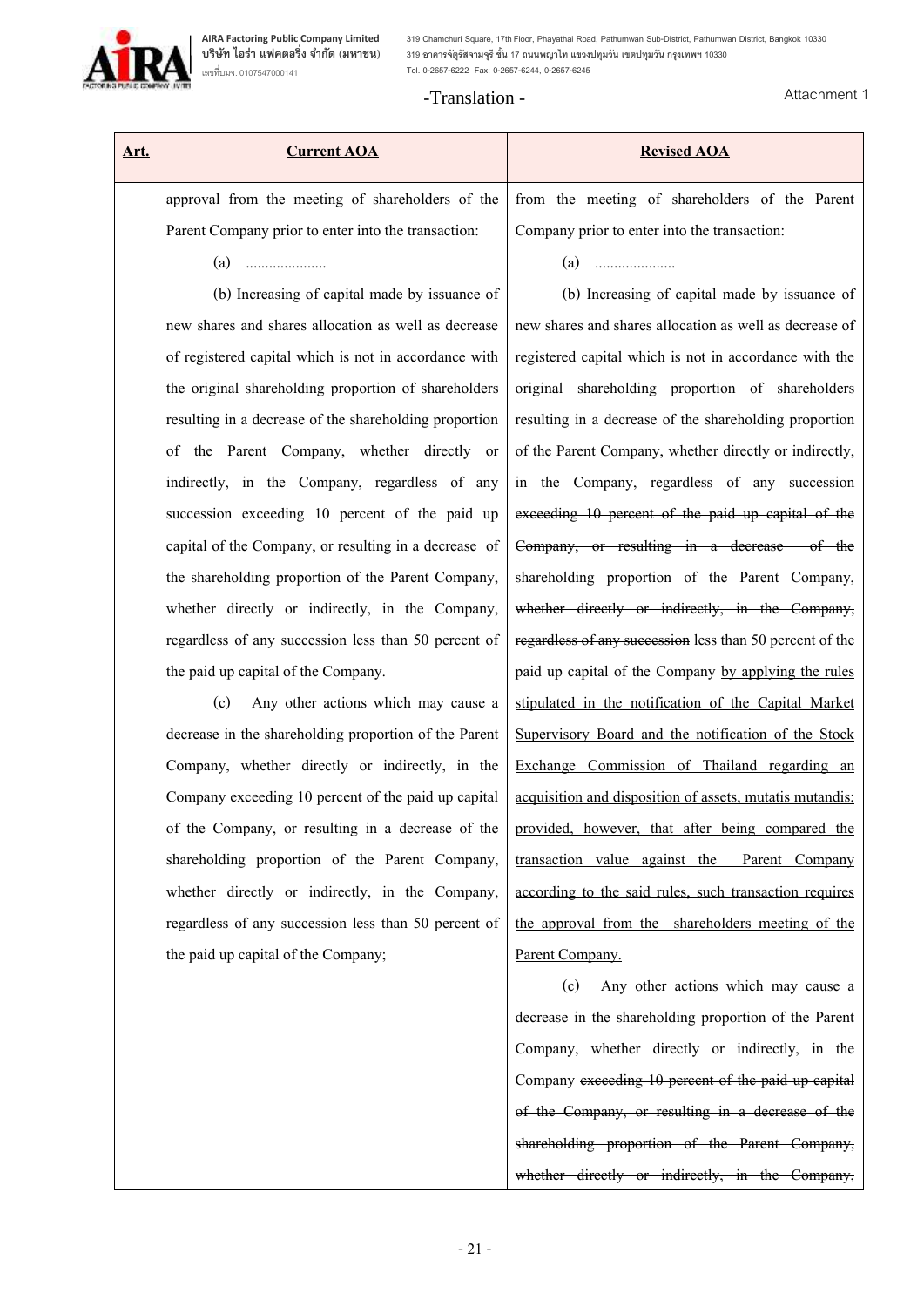**319 Chamchuri Square, 17th Floor, Phayathai Road, Pathumwan Sub-District, Pathumwan District, Bangkok 10330 319 อาคารจัตุรัสจามจุรีชั้น 17 ถนนพญาไท แขวงปทุมวัน เขตปทุมวัน กรุงเทพฯ 10330 Tel. 0-2657-6222 Fax: 0-2657-6244, 0-2657-6245**

# -Translation -

Attachment 1

| Art. | <b>Current AOA</b> | <b>Revised AOA</b>                                       |
|------|--------------------|----------------------------------------------------------|
|      |                    | regardless of any succession less than 50 percent of the |
|      |                    | paid up capital of the Company by applying the rules     |
|      |                    | stipulated in the notification of the Capital Market     |
|      |                    | Supervisory Board and the notification of the Stock      |
|      |                    | Exchange Commission of Thailand regarding an             |
|      |                    | acquisition and disposition of assets, mutatis mutandis; |
|      |                    | provided, however, that after being compared the         |
|      |                    | transaction value against the Parent Company             |
|      |                    | according to the said rules, such transaction requires   |
|      |                    | the approval from the shareholders meeting of the        |
|      |                    | Parent Company;                                          |

Then, The Chairman opened an opportunity for query on other matters and no any questions.

The Company proposed the Meeting to approve the amendment of the Company's Articles of Association Article 48 (2) (b) and (c) as above by the vote of not less than three-fourth of the Shareholders who have attended the Meeting.

Resolution: The meeting approved the amendment of the Company's Articles of Association Article 48 (2) (b) and (c)

|               | No. of Votes  | Percentage |
|---------------|---------------|------------|
| Approved      | 1,480,935,839 | 100.00     |
| Disapproved   | $_{0}$        | 0.00       |
| Abstained     | $\theta$      |            |
| Voided Ballot | $\theta$      | 0.00       |

### **Agenda 8: Other matters (if any)**

**-** None -

Then, the Company Secretary informed to the Shareholders that all agenda as shown on invitation letter already finished and welcome the shareholders to ask for more information on any matters.

No any questions from the shareholders then the Chairman inform the Meeting that the minutes of meeting will be published on the Company's website within 14 days from the day of the Meeting. For the next meeting the Company will not put the agenda to adopt minutes of meeting the same as any several companies.